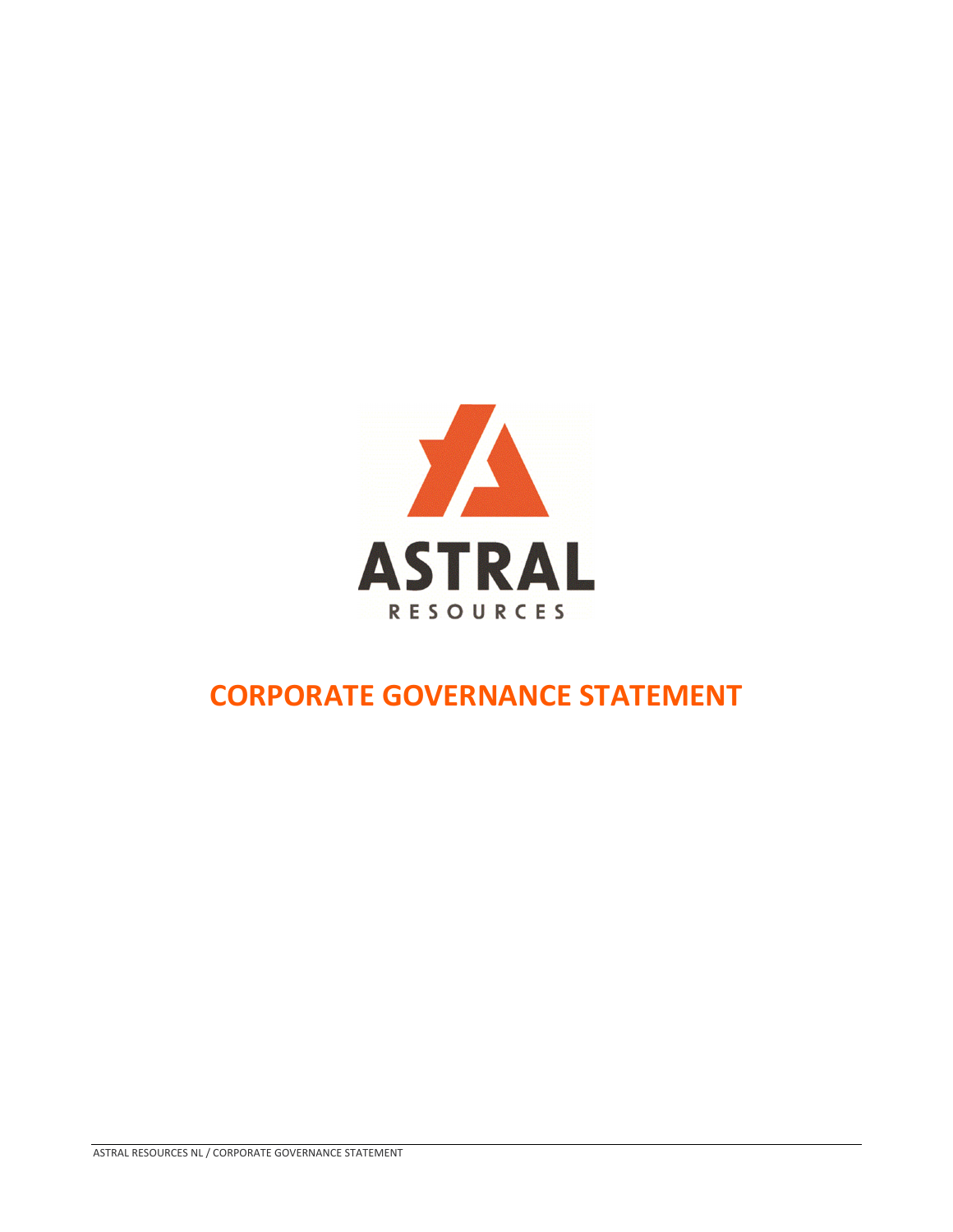This Corporate Governance Statement is current as at 30 June 2021 and applies to the Consolidated Entity, consisting of Astral Resources NL and its subsidiaries, together referred to as **Astral** or the **Group**. This Corporate Governance Statement has been approved by the Board of Astral.

The Board of Directors of Astral is responsible for the corporate governance of the Group. The Board guides and monitors the business and affairs of Group on behalf of the shareholders by whom they are elected and to whom they are accountable.

This Corporate Governance Statement discloses the extent to which the Group has, during the financial year ending 30 June 2021, followed the recommendations set by the ASX Corporate Governance Council in its publication Corporate Governance Principles and Recommendations (Recommendations). The Recommendations are not mandatory, but where the Recommendations have not been followed for any part of the reporting period, reasons are provided in this Statement, together with an explanation of any alternative governance practices adopted.

Information on corporate governance is available on the Company's website at https://astralresources.com.au/corporate‐governance/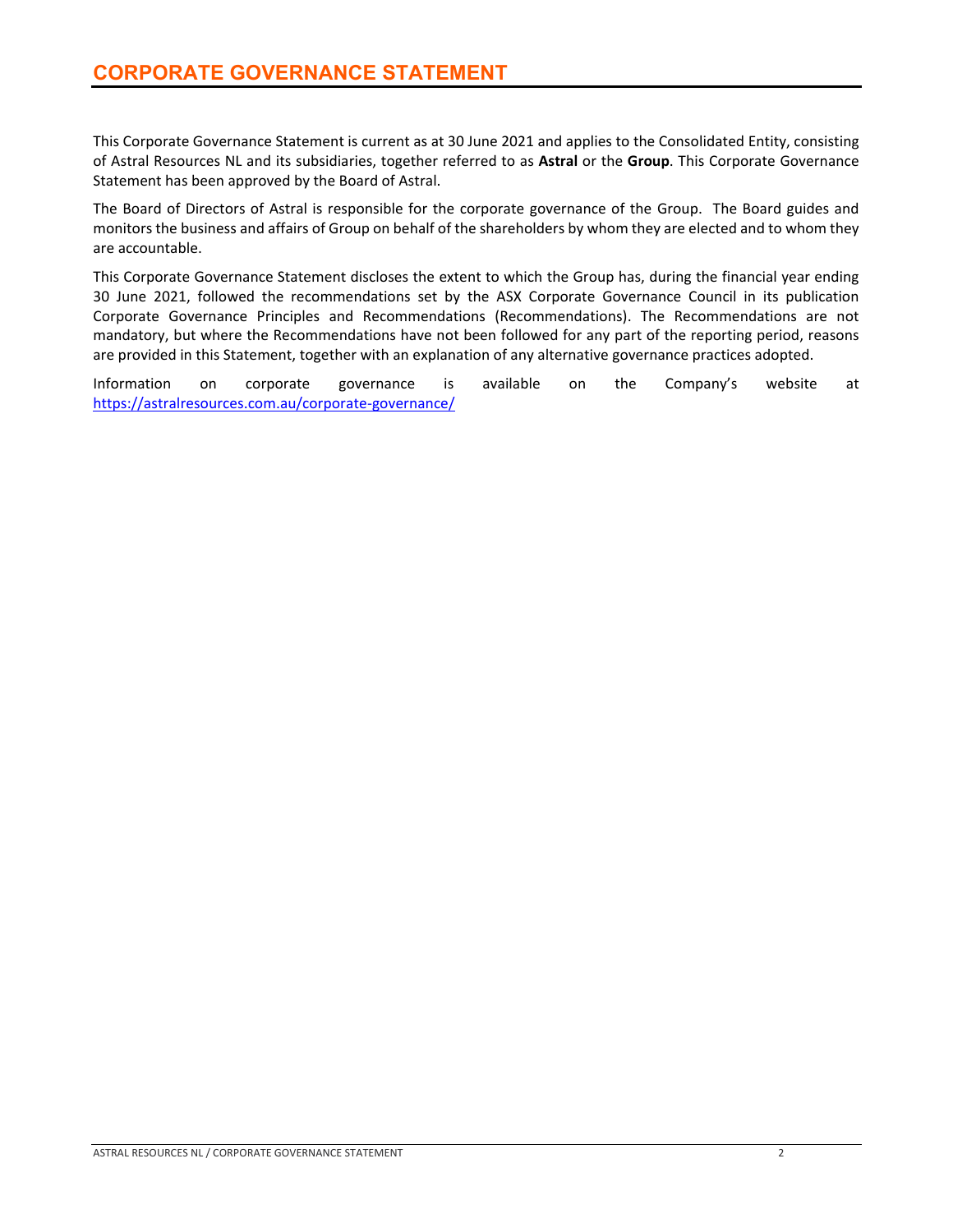|         | <b>RECOMMENDATIONS (4th EDITION)</b>                                                                                                                                                                                                                                                                                                          | <b>COMPLY</b> | <b>EXPLANATION</b>                                                                                                                                                                                                                                                                                                                                                                                                                                                                                                                                                                                                                                                                                                                                                                                                                                                                                                       |
|---------|-----------------------------------------------------------------------------------------------------------------------------------------------------------------------------------------------------------------------------------------------------------------------------------------------------------------------------------------------|---------------|--------------------------------------------------------------------------------------------------------------------------------------------------------------------------------------------------------------------------------------------------------------------------------------------------------------------------------------------------------------------------------------------------------------------------------------------------------------------------------------------------------------------------------------------------------------------------------------------------------------------------------------------------------------------------------------------------------------------------------------------------------------------------------------------------------------------------------------------------------------------------------------------------------------------------|
|         | <b>PRINCIPLE 1 - LAY SOLID FOUNDATIONS FOR MANAGEMENT AND OVERSIGHT</b><br>A listed entity should clearly delineate the respective roles and responsibilities of its board and management and regularly review their performance.                                                                                                             |               |                                                                                                                                                                                                                                                                                                                                                                                                                                                                                                                                                                                                                                                                                                                                                                                                                                                                                                                          |
| $1.1\,$ | A listed entity should have and disclose a board charter setting out:<br>the respective roles and responsibilities of its board and management; and<br>(a)<br>those matters expressly reserved to the board and those delegated to management.<br>(b)                                                                                         | <b>YES</b>    | Information about the respective roles and responsibilities of the Board and<br>management (including those matters expressly reserved to the Board and those<br>delegated to management) is found in the Board Charter which is located on the<br>Company's website.                                                                                                                                                                                                                                                                                                                                                                                                                                                                                                                                                                                                                                                    |
| 1.2     | A listed entity should:<br>undertake appropriate checks before appointing a director or senior executive or<br>(a)<br>putting someone forward for election as a director; and<br>provide security holders with all material information in its possession relevant to a<br>(b)<br>decision on whether or not to elect or re-elect a director. | <b>YES</b>    | The Board oversees arrangements for the effective appointment of new<br>directors, which includes identifying candidates to fill vacancies, to determine<br>the appropriateness of director nominees as well as undertake appropriate<br>checks before appointing a person to the Board.<br>The Board recognises the benefits arising from diversity and aims to promote an<br>environment conducive to the appointment of well qualified and experienced<br>Board candidates so that Board composition is appropriate to maximise the<br>achievement of corporate goals.<br>As required under the ASX Listing Rules, the Corporations Act and the Company's<br>Constitution, election or re-election of directors is included in the agenda for<br>each Annual General Meeting. The Notice of Meeting contains all material<br>information relevant to a decision on whether or not to elect or re-elect a<br>director. |
| 1.3     | A listed entity should have a written agreement with each director and senior executive<br>setting out the terms of their appointment.                                                                                                                                                                                                        | <b>YES</b>    | The Company has entered into written agreements with each director and all<br>senior executives.                                                                                                                                                                                                                                                                                                                                                                                                                                                                                                                                                                                                                                                                                                                                                                                                                         |
| 1.4     | The company secretary of a listed entity should be accountable directly to the board, through<br>the chair, on all matters to do with the proper functioning of the board.                                                                                                                                                                    | <b>YES</b>    | The Company Secretary reports directly to the Board through the Chairman and<br>is accessible to all directors. The functions of the Company Secretary are<br>described in the written agreement between the Company and the Company<br>Secretary.                                                                                                                                                                                                                                                                                                                                                                                                                                                                                                                                                                                                                                                                       |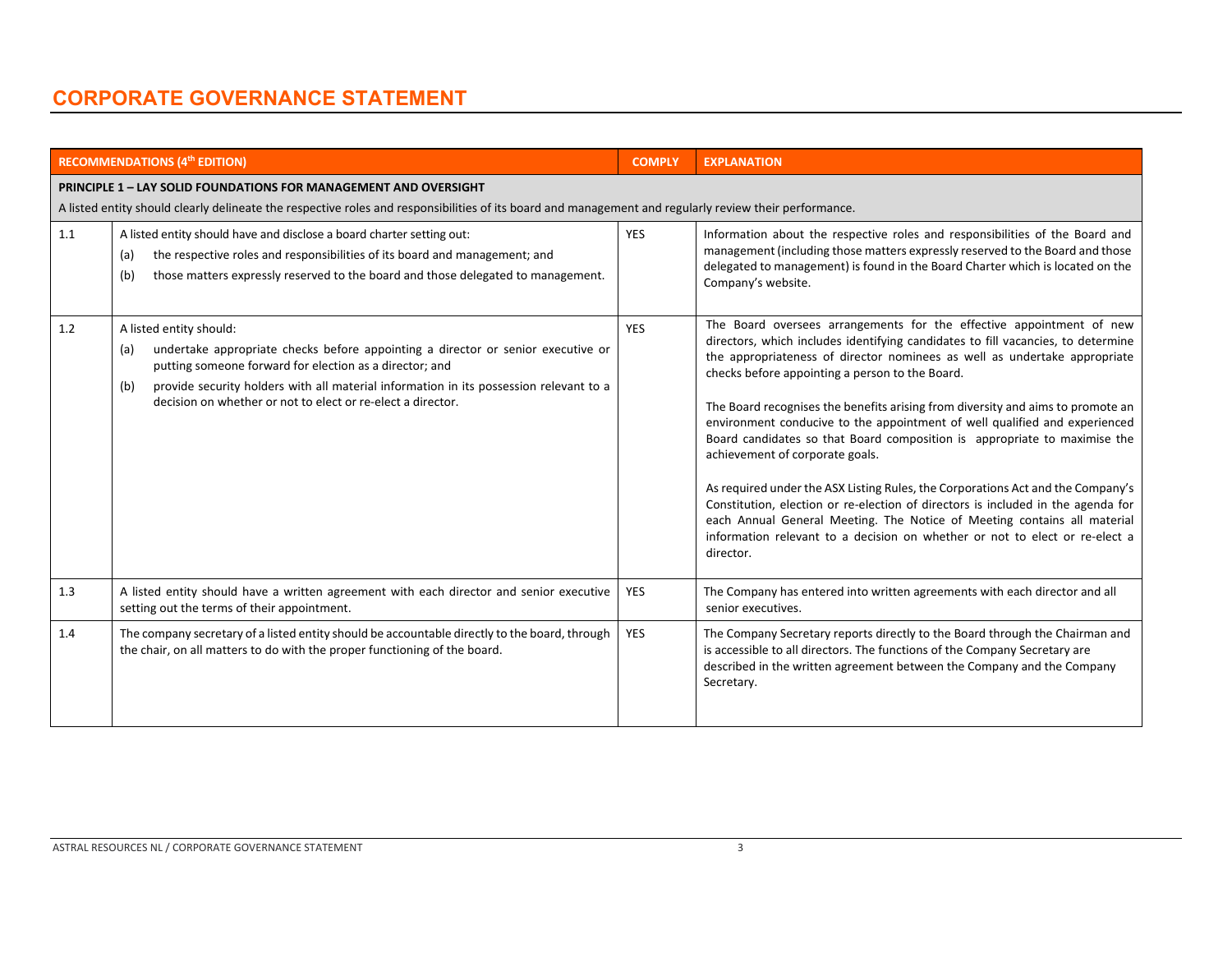|            | <b>RECOMMENDATIONS (4th EDITION)</b>                                                                                                                                                                                                                                                                                                                                                                                                                                                                                                                                                                                                                                                                                                                                                                                                                                                                                                  | <b>COMPLY</b>       | <b>EXPLANATION</b>                                                                                                                                                                                                                                                                                                                                                                                                                                                                                                                                                                                                                                                                                                                                                                                                                                                                                                                                                                                                                                                                                                                                                                                                                                                                                                      |
|------------|---------------------------------------------------------------------------------------------------------------------------------------------------------------------------------------------------------------------------------------------------------------------------------------------------------------------------------------------------------------------------------------------------------------------------------------------------------------------------------------------------------------------------------------------------------------------------------------------------------------------------------------------------------------------------------------------------------------------------------------------------------------------------------------------------------------------------------------------------------------------------------------------------------------------------------------|---------------------|-------------------------------------------------------------------------------------------------------------------------------------------------------------------------------------------------------------------------------------------------------------------------------------------------------------------------------------------------------------------------------------------------------------------------------------------------------------------------------------------------------------------------------------------------------------------------------------------------------------------------------------------------------------------------------------------------------------------------------------------------------------------------------------------------------------------------------------------------------------------------------------------------------------------------------------------------------------------------------------------------------------------------------------------------------------------------------------------------------------------------------------------------------------------------------------------------------------------------------------------------------------------------------------------------------------------------|
| 1.5        | A listed entity should:<br>(a) have and disclose a diversity policy;<br>through its board or a committee of the board set measurable objectives for<br>(b)<br>achieving gender diversity in the composition of its board, senior executives and<br>workforce generally; and<br>disclose in relation to each reporting period:<br>(c)<br>(1) the measurable objectives set for that period to achieve gender diversity;<br>the entity's progress towards achieving those objectives; and<br>(2)<br>either:<br>(3)<br>(A) the respective proportions of men and women on the board, in senior<br>executive positions and across the whole workforce (including how the<br>entity has defined "senior executive" for these purposes); or<br>(B) if the entity is a "relevant employer" under the Workplace Gender<br>Equality Act, the entity's most recent "Gender Equality Indicators", as<br>defined in and published under that Act. | PARTLY              | The Company has a Diversity Policy which can be found under the Corporate<br>Governance section of the Company's website. The Diversity Policy does not<br>include requirements for the Board to set measurable objectives for achieving<br>gender diversity. Given the size and nature of the Company at this stage, the<br>Board considers this course of action reasonable.<br>As at the date of this Statement, the Company has 7 employees, of which 2 are<br>female. The Company recognises that a diverse and talented workforce is a<br>competitive advantage and that the Company's success is the result of the quality<br>and skills of our people. Our policy is to recruit and manage based on qualification<br>for the position and performance, regardless of gender, age, nationality, race,<br>religious beliefs, cultural background, sexuality or physical ability. It is essential<br>that the Company employs the appropriate person for each job and that each<br>person strives for a high level of performance.<br>The Company has not set measurable objectives for achieving gender diversity<br>during the reporting period to 30 June 2021.<br>There is not currently any female representation on the Board. There is one<br>female employee classified as key management personnel (KMP). |
| 1.6<br>1.7 | A listed entity should:<br>have and disclose a process for periodically evaluating the performance of the board,<br>(a)<br>its committees and individual directors; and<br>disclose for each reporting period whether a performance evaluation has been<br>(b)<br>undertaken in accordance with that process during or in respect of the reporting<br>period.<br>A listed entity should:                                                                                                                                                                                                                                                                                                                                                                                                                                                                                                                                              | PARTLY<br><b>NO</b> | A process for evaluating Board performance is detailed in the Company's Board<br>Charter.<br>During the 2021 financial year, the Board engaged in a self-assessment process<br>requiring each director to complete a questionnaire relating to the role,<br>composition, procedures, practices and behaviour of the Board and its members.<br>Results were communicated to the Chair of the Board who facilitated the process.<br>The Company does not have a formal process for evaluating the performance of                                                                                                                                                                                                                                                                                                                                                                                                                                                                                                                                                                                                                                                                                                                                                                                                          |
|            | have and disclose a process for evaluating the performance of its senior executives at<br>(a)<br>least once every reporting period; and<br>disclose for each reporting period whether a performance evaluation has been<br>(b)<br>undertaken in accordance with that process during or in respect of the reporting<br>period.                                                                                                                                                                                                                                                                                                                                                                                                                                                                                                                                                                                                         |                     | senior executives. Evaluation of senior executive performance is carried out on a<br>continuing and informal basis. The Company intends to implement a formal<br>process as and when the level of operations justifies it.                                                                                                                                                                                                                                                                                                                                                                                                                                                                                                                                                                                                                                                                                                                                                                                                                                                                                                                                                                                                                                                                                              |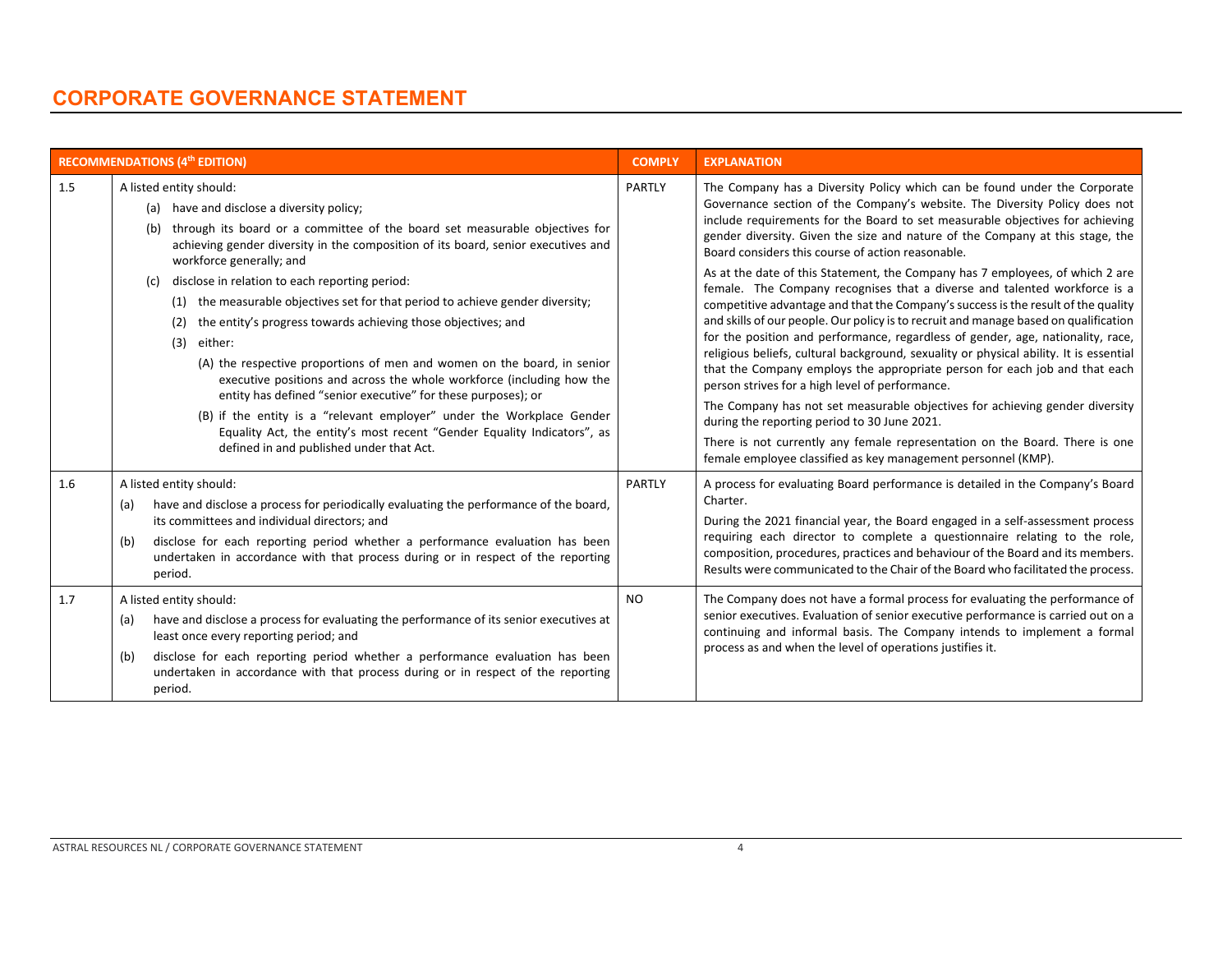|                   | <b>RECOMMENDATIONS (4th EDITION)</b>                                                                                                                                                                                                                                                                                                                                                                                                                                                                                                                                                                                                                                                                                                                                                                                                      | <b>COMPLY</b> | <b>EXPLANATION</b>                                                                                                                                                                                                                                                                                                                                                                                                                                                                                                                                        |  |  |  |
|-------------------|-------------------------------------------------------------------------------------------------------------------------------------------------------------------------------------------------------------------------------------------------------------------------------------------------------------------------------------------------------------------------------------------------------------------------------------------------------------------------------------------------------------------------------------------------------------------------------------------------------------------------------------------------------------------------------------------------------------------------------------------------------------------------------------------------------------------------------------------|---------------|-----------------------------------------------------------------------------------------------------------------------------------------------------------------------------------------------------------------------------------------------------------------------------------------------------------------------------------------------------------------------------------------------------------------------------------------------------------------------------------------------------------------------------------------------------------|--|--|--|
|                   | <b>PRINCIPLE 2 - STRUCTURE THE BOARD TO BE EFFECTIVE AND ADD VALUE</b><br>The board of a listed entity should be of an appropriate size and collectively have the skills, commitment and knowledge of the entity and the industry in which it operates, to enable it to discharge its<br>duties effectively and to add value.                                                                                                                                                                                                                                                                                                                                                                                                                                                                                                             |               |                                                                                                                                                                                                                                                                                                                                                                                                                                                                                                                                                           |  |  |  |
| 2.1<br>(a)<br>(b) | The board of a listed entity should:<br>have a nomination committee which:<br>(1) has at least three members, a majority of whom are independent directors; and<br>(2) is chaired by an independent director,<br>and disclose:<br>(3) the charter of the committee;<br>(4) the members of the committee; and<br>(5) as at the end of each reporting period, the number of times the committee met<br>throughout the period and the individual attendances of the members at those<br>meetings; or<br>if it does not have a nomination committee, disclose that fact and the processes it<br>employs to address board succession issues and to ensure that the board has the<br>appropriate balance of skills, knowledge, experience, independence and diversity to<br>enable it to discharge its duties and responsibilities effectively. | NO.           | The Board does not have a Nomination Committee.<br>The full Board undertakes the role of the Nomination Committee. The Board<br>considers it has an appropriate balance of skills, knowledge, experience,<br>independence and diversity to enable it to discharge its duties and<br>responsibilities effectively. Board succession issues are discussed by the whole<br>Board when required. The Board is of the view that at this stage of the Company's<br>development, a separate Nomination Committee would not add any substance<br>to this process. |  |  |  |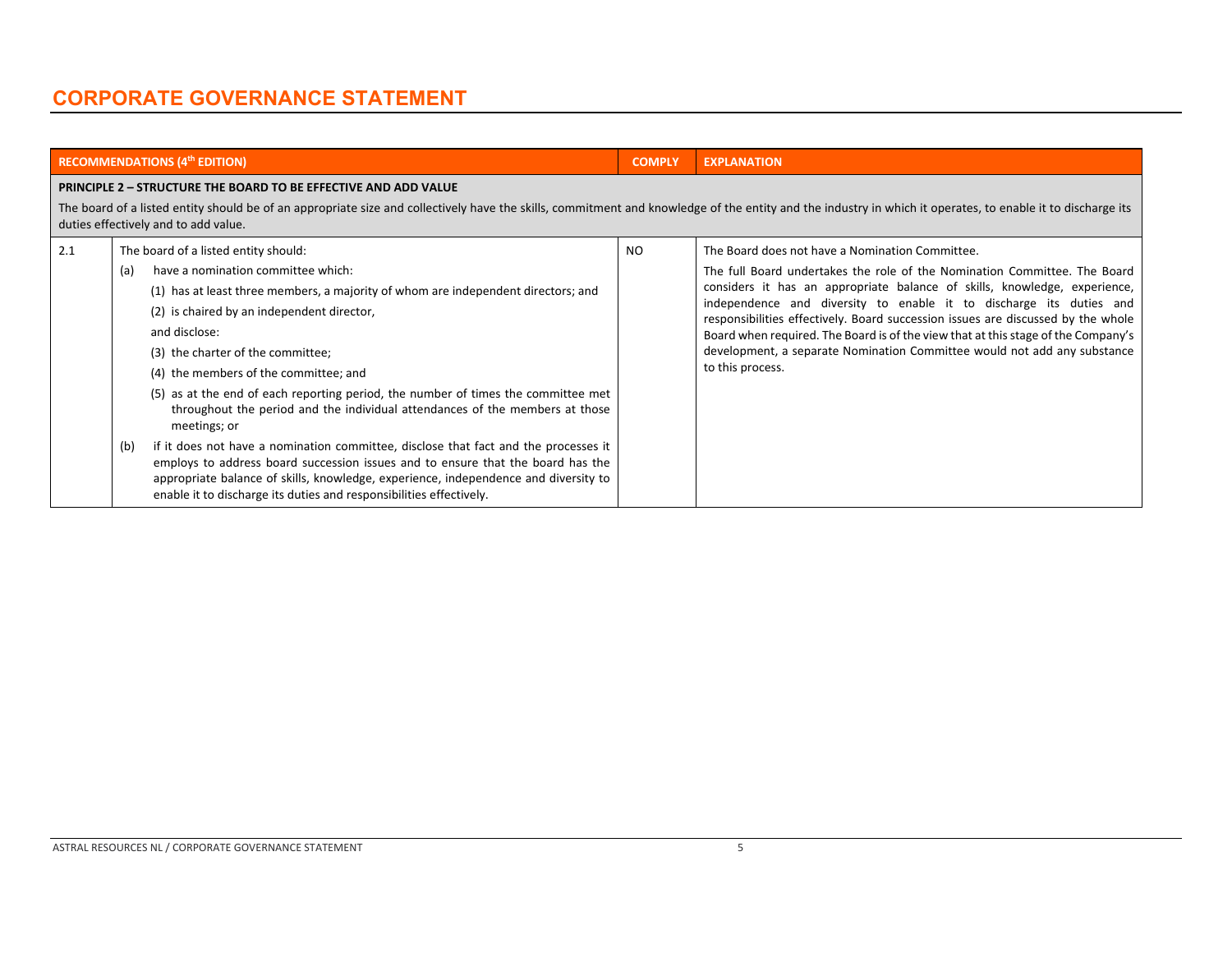|     | <b>RECOMMENDATIONS (4th EDITION)</b>                                                                                                                                                   | <b>COMPLY</b> | <b>EXPLANATION</b>                                                                                                                                                                                                                                                                                                                                                                                                                                                                              |            |             |          |             |             |  |
|-----|----------------------------------------------------------------------------------------------------------------------------------------------------------------------------------------|---------------|-------------------------------------------------------------------------------------------------------------------------------------------------------------------------------------------------------------------------------------------------------------------------------------------------------------------------------------------------------------------------------------------------------------------------------------------------------------------------------------------------|------------|-------------|----------|-------------|-------------|--|
| 2.2 | A listed entity should have and disclose a board skills matrix setting out the mix of skills and<br>diversity that the board currently has or is looking to achieve in its membership. | YES           | The Board has identified that the appropriate mix of skills and diversity required<br>of its members on the Board to operate effectively and efficiently is achieved by<br>directors having substantial skills and experience in the fields of operations,<br>exploration, legal, financial, listed resource companies, corporate governance,<br>commercial and risk management.<br>The Board Skills matrix for the current Board, as assessed by the individuals<br>themselves, is as follows: |            |             |          |             |             |  |
|     |                                                                                                                                                                                        |               |                                                                                                                                                                                                                                                                                                                                                                                                                                                                                                 | L. Warnick | Ducler<br>έ | J. Jones | Stern<br>ρ. | Varcoe<br>۵ |  |
|     |                                                                                                                                                                                        |               | Operations                                                                                                                                                                                                                                                                                                                                                                                                                                                                                      | L          | H           | M        |             | H           |  |
|     |                                                                                                                                                                                        |               | Exploration                                                                                                                                                                                                                                                                                                                                                                                                                                                                                     | L          | M           | H        | M           | H           |  |
|     |                                                                                                                                                                                        |               | Legal                                                                                                                                                                                                                                                                                                                                                                                                                                                                                           | H          | M           | M        | H           | M           |  |
|     |                                                                                                                                                                                        |               | Financial                                                                                                                                                                                                                                                                                                                                                                                                                                                                                       | M          | M           | H        | H           | M           |  |
|     |                                                                                                                                                                                        |               | <b>Listed Resource Companies</b>                                                                                                                                                                                                                                                                                                                                                                                                                                                                | H          | H           | H        | H           | M           |  |
|     |                                                                                                                                                                                        |               | Corporate Governance                                                                                                                                                                                                                                                                                                                                                                                                                                                                            | H          | M           | M        | H           | M           |  |
|     |                                                                                                                                                                                        |               | Commercial                                                                                                                                                                                                                                                                                                                                                                                                                                                                                      | M          | M           | H        | M           | M           |  |
|     |                                                                                                                                                                                        |               | <b>Risk Management</b>                                                                                                                                                                                                                                                                                                                                                                                                                                                                          | M          | M           | M        | M           | H           |  |
|     |                                                                                                                                                                                        |               | $(H - High, M - Medium, L - Low)$                                                                                                                                                                                                                                                                                                                                                                                                                                                               |            |             |          |             |             |  |
| 2.3 | A listed entity should disclose:<br>the names of the directors considered by the board to be independent directors;<br>(a)                                                             | <b>YES</b>    | The Company considers that Leigh Warnick, Peter Stern and David Varcoe are<br>independent directors.                                                                                                                                                                                                                                                                                                                                                                                            |            |             |          |             |             |  |
|     | if a director has an interest, position, association or relationship of the type described<br>(b)                                                                                      |               | Leigh Warnick has been a director since 23 December 2019.                                                                                                                                                                                                                                                                                                                                                                                                                                       |            |             |          |             |             |  |
|     | in Box 2.3 but the board is of the opinion that it does not compromise the                                                                                                             |               | Marc Ducler has been a director since 23 December 2019.                                                                                                                                                                                                                                                                                                                                                                                                                                         |            |             |          |             |             |  |
|     | independence of the director, the nature of the interest, position, association or                                                                                                     |               | John Jones has been a director since 9 February 1990.                                                                                                                                                                                                                                                                                                                                                                                                                                           |            |             |          |             |             |  |
|     | relationship in question and an explanation of why the board is of that opinion; and<br>the length of service of each director.<br>(c)                                                 |               | Peter Stern has been a director since 28 November 2011.                                                                                                                                                                                                                                                                                                                                                                                                                                         |            |             |          |             |             |  |
|     |                                                                                                                                                                                        |               | David Varcoe has been a director since 27 November 2019.                                                                                                                                                                                                                                                                                                                                                                                                                                        |            |             |          |             |             |  |
| 2.4 | A majority of the board of a listed entity should be independent directors.                                                                                                            | <b>YES</b>    | The majority of the Board are independent directors.                                                                                                                                                                                                                                                                                                                                                                                                                                            |            |             |          |             |             |  |
| 2.5 | The chair of the board of a listed entity should be an independent director and, in particular,<br>should not be the same person as the CEO of the entity.                             | <b>YES</b>    | The current Chair, Mr. Leigh Warnick is an independent director.                                                                                                                                                                                                                                                                                                                                                                                                                                |            |             |          |             |             |  |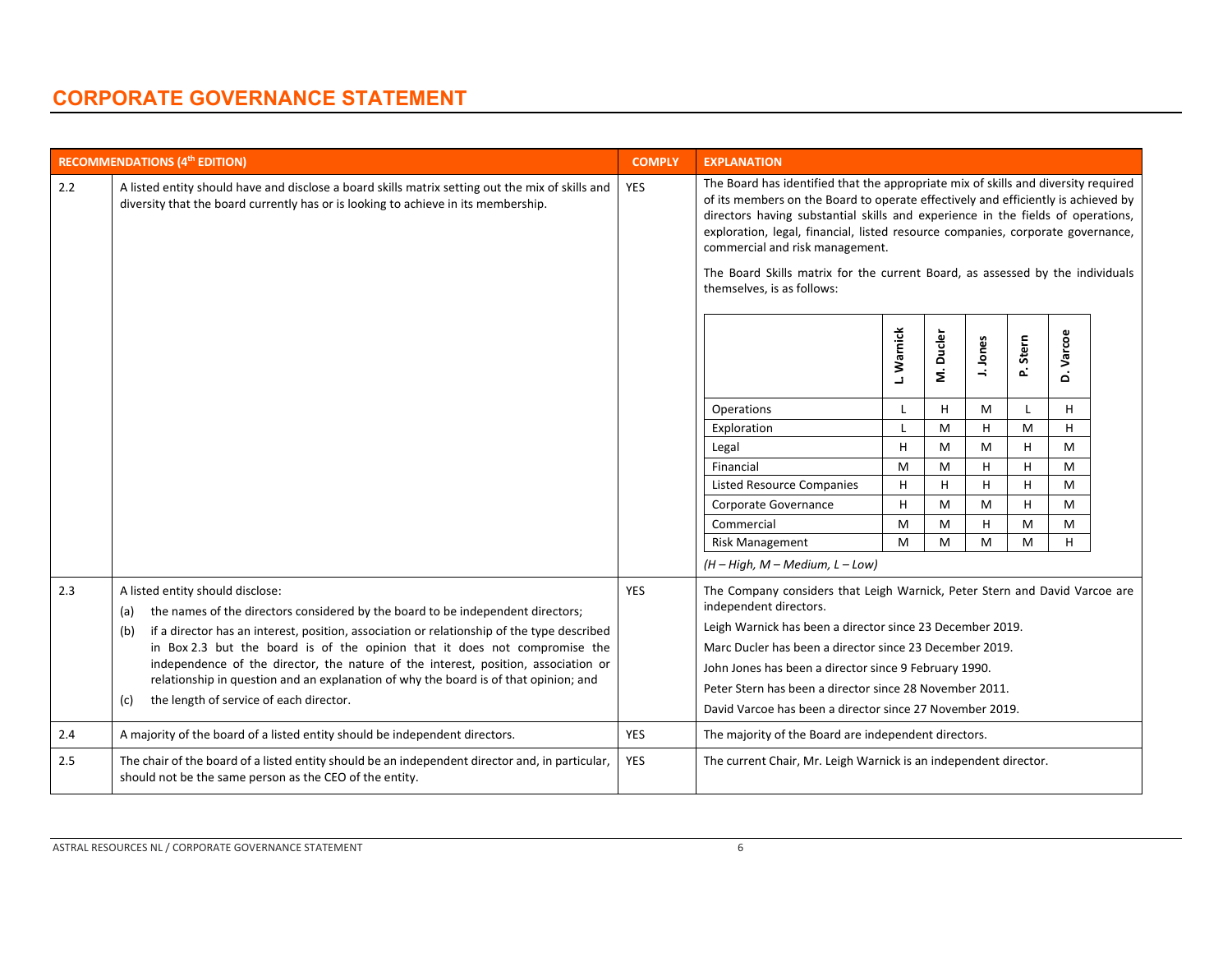|     | <b>RECOMMENDATIONS <math>(4th</math> EDITION)</b>                                                                                                                                                                                                                                             | <b>COMPLY</b> | <b>EXPLANATION</b>                                                                                                                                                                              |
|-----|-----------------------------------------------------------------------------------------------------------------------------------------------------------------------------------------------------------------------------------------------------------------------------------------------|---------------|-------------------------------------------------------------------------------------------------------------------------------------------------------------------------------------------------|
| 2.6 | A listed entity should have a program for inducting new directors and for periodically reviewing   YES<br>whether there is a need for existing directors to undertake professional development to<br>maintain the skills and knowledge needed to perform their role as directors effectively. |               | The Company will provide induction material for any new directors and,<br>depending on specific requirements, will provide appropriate professional<br>development opportunities for directors. |

| <b>RECOMMENDATIONS (4th EDITION)</b> |                                                                                                                                                                                                                                 |            | <b>EXPLANATION</b>                                                                                                                                                                                                                                                                                                                                                                                                                                                                                                                                                                                                                                                                                                                                                                                                                                                                                                           |
|--------------------------------------|---------------------------------------------------------------------------------------------------------------------------------------------------------------------------------------------------------------------------------|------------|------------------------------------------------------------------------------------------------------------------------------------------------------------------------------------------------------------------------------------------------------------------------------------------------------------------------------------------------------------------------------------------------------------------------------------------------------------------------------------------------------------------------------------------------------------------------------------------------------------------------------------------------------------------------------------------------------------------------------------------------------------------------------------------------------------------------------------------------------------------------------------------------------------------------------|
|                                      | <b>PRINCIPLE 3 - INSTIL A CULTURE OF ACTING LAWFULLY, ETHICALLY AND RESPONSIBLY</b><br>A listed entity should instil and continually reinforce a culture across the organisation of acting lawfully, ethically and responsibly. |            |                                                                                                                                                                                                                                                                                                                                                                                                                                                                                                                                                                                                                                                                                                                                                                                                                                                                                                                              |
| 3.1                                  | A listed entity should articulate and disclose its values.                                                                                                                                                                      | <b>YES</b> | The Company operates in accordance with a published Statement of Values. The<br>Company reinforces a culture of acting lawfully, ethically and responsibly. It seeks<br>to operate in line with the following values and ensures that directors, senior<br>executives and employees work to reinforce these values:<br>Safety – care for the safety and wellbeing of our employees, contractors and<br>communities.<br>Honesty – fairness, integrity and transparency in all of our business dealings,<br>including with our employees, communities, governments and regulatory<br>bodies.<br>Accountability – responsibility to deliver on what we say we will do and meet<br>our commitments.<br>Respect – for the environment, for our people and for the communities in<br>which we operate.<br>The Statement of Values is available on the Company's website at<br>https://astralresources.com.au/corporate-governance/ |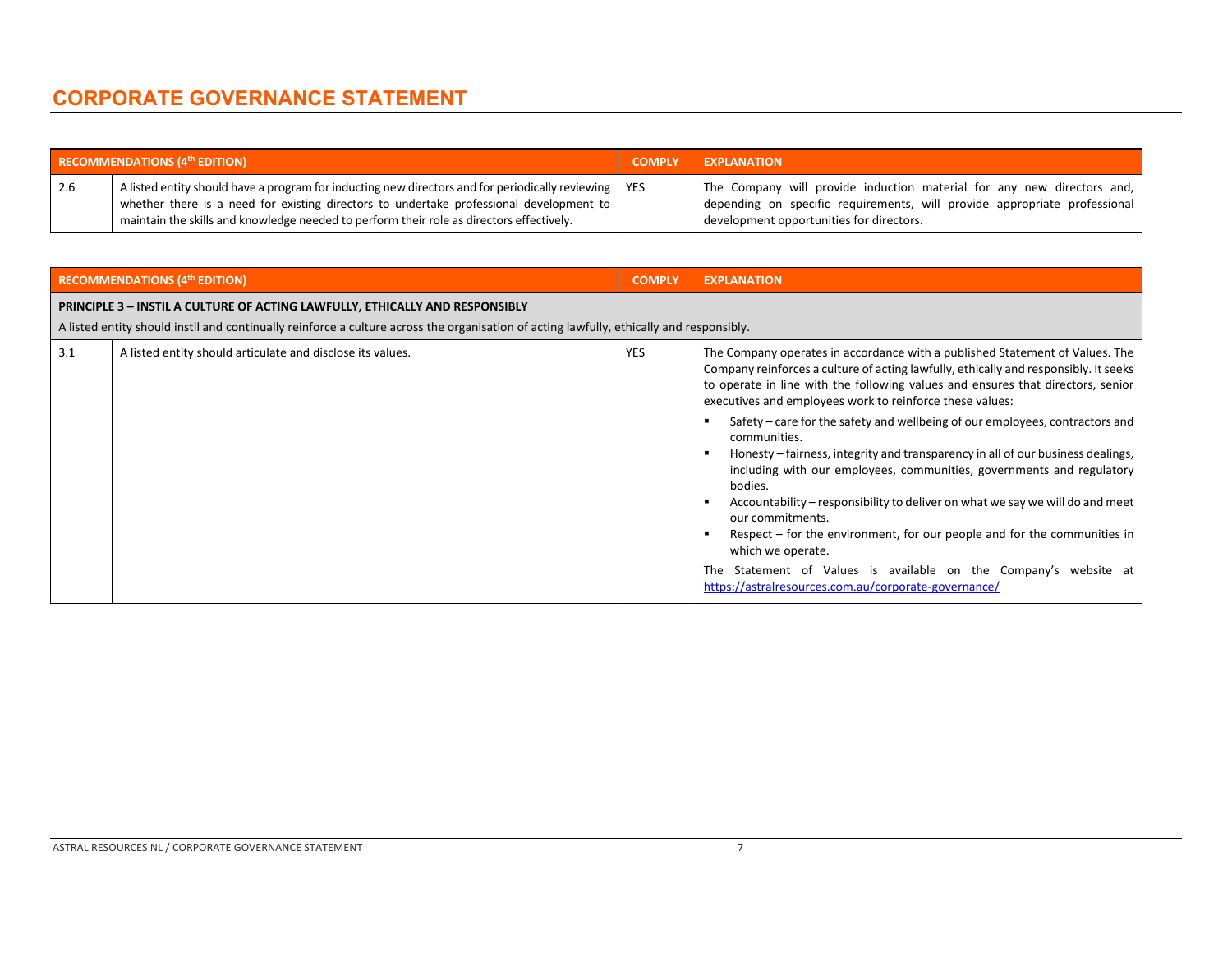|     | <b>RECOMMENDATIONS (4th EDITION)</b>                                                                                                                                                                                                               | <b>COMPLY</b> | <b>EXPLANATION</b>                                                                                                                                                                                                                                                                                                                                                                                                                                                                                                                                                                                                                                                                                                                                                                                                                                                                                |
|-----|----------------------------------------------------------------------------------------------------------------------------------------------------------------------------------------------------------------------------------------------------|---------------|---------------------------------------------------------------------------------------------------------------------------------------------------------------------------------------------------------------------------------------------------------------------------------------------------------------------------------------------------------------------------------------------------------------------------------------------------------------------------------------------------------------------------------------------------------------------------------------------------------------------------------------------------------------------------------------------------------------------------------------------------------------------------------------------------------------------------------------------------------------------------------------------------|
| 3.2 | A listed entity should:<br>have and disclose a code of conduct for its directors, senior executives and employees;<br>(a)<br>and<br>ensure that the board or a committee of the board is informed of any material<br>(b)<br>breaches of that code. | <b>YES</b>    | The Company has a Code of Conduct, which can be found on its website under<br>the Corporate Governance section. The Code of Conduct sets out the principles<br>and standards which the Board, management and employees of the Company are<br>to abide by when dealing with each other, shareholders and the broader<br>community.<br>When representing the Company, Board, management and employees will abide<br>by the following minimum standards:<br>We treat each other with respect and dignity<br>We respect the law and act accordingly<br>We are fair and honest in our dealings<br>We use the Company's property responsibly and in the best interest of the<br>Company and its reputation<br>We are responsible to the community and the individual.<br>Code of Conduct is available on the Company's website at<br><b>The</b><br>https://astralresources.com.au/corporate-governance/ |
| 3.3 | A listed entity should:<br>have a disclose a whistleblower policy; and<br>(a)<br>ensure that the board or a committee of the board is informed of any material incidents<br>(b)<br>reported under that policy.                                     | <b>YES</b>    | The Company has a Whistleblower Policy, which can be found on the Company's<br>website at https://astralresources.com.au/corporate-governance/                                                                                                                                                                                                                                                                                                                                                                                                                                                                                                                                                                                                                                                                                                                                                    |
| 3.4 | A listed entity should:<br>have and disclose an anti-bribery and corruption policy; and<br>(a)<br>ensure that the board or a committee of the board is informed of any material breaches<br>(b)<br>of that policy.                                 | <b>YES</b>    | The Company has an Anti-Bribery and Corruption Policy, which can be found on<br>https://astralresources.com.au/corporate-<br>website at<br>Company's<br>the<br>governance/                                                                                                                                                                                                                                                                                                                                                                                                                                                                                                                                                                                                                                                                                                                        |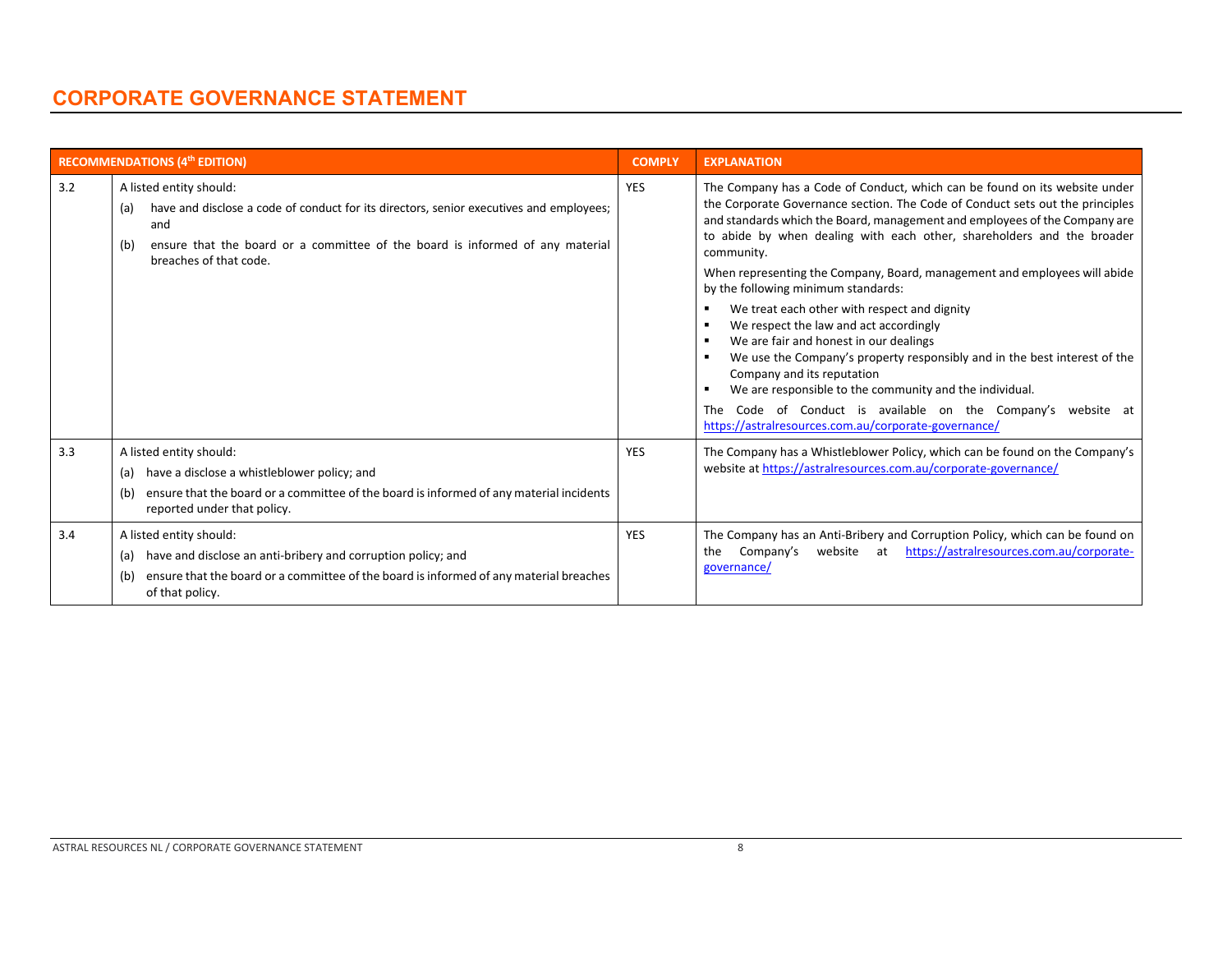|     | <b>RECOMMENDATIONS (4th EDITION)</b>                                                                                                                                                                                                                                                                                                                                                                                                                                                                                                                                                                                                                                                                                                                                                                                                                                                                                                                              | <b>COMPLY</b>  | <b>EXPLANATION</b>                                                                                                                                                                                                                                                                                                                                                                                                                                                                                                                                                                                                                   |
|-----|-------------------------------------------------------------------------------------------------------------------------------------------------------------------------------------------------------------------------------------------------------------------------------------------------------------------------------------------------------------------------------------------------------------------------------------------------------------------------------------------------------------------------------------------------------------------------------------------------------------------------------------------------------------------------------------------------------------------------------------------------------------------------------------------------------------------------------------------------------------------------------------------------------------------------------------------------------------------|----------------|--------------------------------------------------------------------------------------------------------------------------------------------------------------------------------------------------------------------------------------------------------------------------------------------------------------------------------------------------------------------------------------------------------------------------------------------------------------------------------------------------------------------------------------------------------------------------------------------------------------------------------------|
|     | <b>PRINCIPLE 4 - SAFEGUARD THE INTEGRITY OF CORPORATE REPORTS</b><br>A listed entity should have appropriate processes to verify the integrity or its corporate reports.                                                                                                                                                                                                                                                                                                                                                                                                                                                                                                                                                                                                                                                                                                                                                                                          |                |                                                                                                                                                                                                                                                                                                                                                                                                                                                                                                                                                                                                                                      |
| 4.1 | The board of a listed entity should:<br>have an audit committee which:<br>(a)<br>(1) has at least three members, all of whom are non-executive directors and a majority<br>of whom are independent directors; and<br>(2) is chaired by an independent director, who is not the chair of the board,<br>and disclose:<br>(3) the charter of the committee;<br>(4) the relevant qualifications and experience of the members of the committee; and<br>(5) in relation to each reporting period, the number of times the committee met<br>throughout the period and the individual attendances of the members at those<br>meetings; or<br>if it does not have an audit committee, disclose that fact and the processes it employs<br>(b)<br>that independently verify and safeguard the integrity of its corporate reporting,<br>including the processes for the appointment and removal of the external auditor and<br>the rotation of the audit engagement partner. | N <sub>O</sub> | The full Board performs the function of the Audit Committee. The Board considers<br>that due to the size and complexity of the Company's affairs, the establishment of<br>a separate Audit Committee is not merited. The Board carries out all necessary audit<br>committee functions which include reviewing the appointment and removal of the<br>external auditor and the rotation of the audit engagement partner.<br>The Board meets on a regular basis and discusses matters normally captured under<br>the terms of reference of an audit committee, being company risk, controls, general<br>and specific financial matters. |
| 4.2 | The board of a listed entity should, before it approves the entity's financial statements for a<br>financial period, receive from its CEO and CFO a declaration that, in their opinion, the<br>financial records of the entity have been properly maintained and that the financial<br>statements comply with the appropriate accounting standards and give a true and fair view<br>of the financial position and performance of the entity and that the opinion has been formed<br>on the basis of a sound system of risk management and internal control which is operating<br>effectively.                                                                                                                                                                                                                                                                                                                                                                     | <b>YES</b>     | The Managing Director (who discharges the functions of chief executive officer)<br>and the Chief Financial Officer provide a declaration in relation to the full year<br>and half year statutory financial reports during the reporting period in<br>accordance with section 295A of the Corporations Act.                                                                                                                                                                                                                                                                                                                           |
| 4.3 | A listed entity should disclose its process to verify the integrity of any periodic corporate<br>report it releases to the market that is not audited or reviewed by an external auditor.                                                                                                                                                                                                                                                                                                                                                                                                                                                                                                                                                                                                                                                                                                                                                                         | <b>YES</b>     | Where a periodic corporate report is not required to be audited or reviewed by<br>an external auditor, management conducts a comprehensive internal verification<br>process. The process includes layers of peer review, subject matter expert and<br>Board approval (if appropriate) in order to ensure that the report is materially<br>correct and balanced.                                                                                                                                                                                                                                                                      |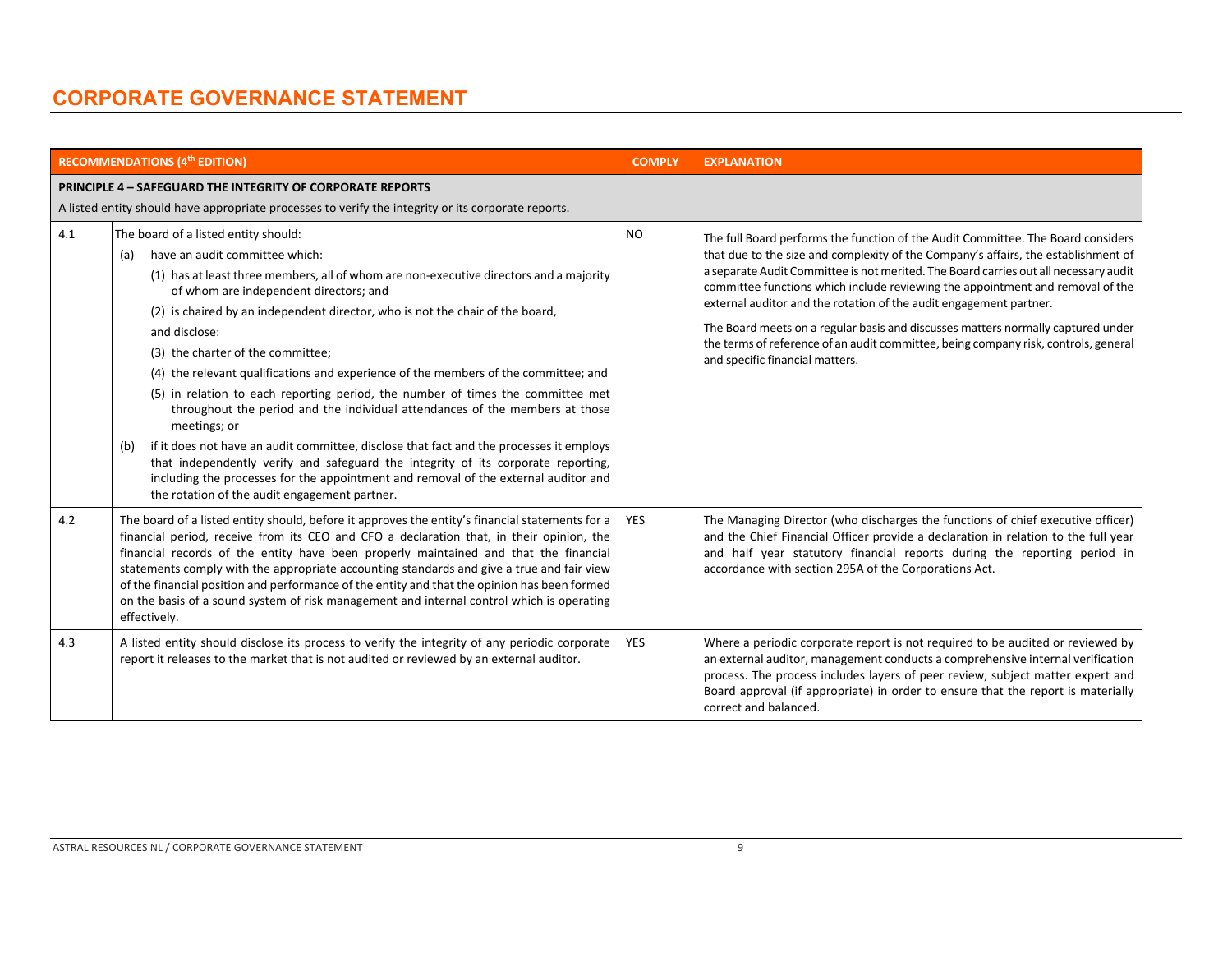|     | <b>RECOMMENDATIONS (4th EDITION)</b>                                                                                                                                                                                                                        | <b>COMPLY</b> | <b>EXPLANATION</b>                                                                                                                                                                                                                                                                                                                                                                                                                                                                                                                                                                                                                                                                                                                                               |
|-----|-------------------------------------------------------------------------------------------------------------------------------------------------------------------------------------------------------------------------------------------------------------|---------------|------------------------------------------------------------------------------------------------------------------------------------------------------------------------------------------------------------------------------------------------------------------------------------------------------------------------------------------------------------------------------------------------------------------------------------------------------------------------------------------------------------------------------------------------------------------------------------------------------------------------------------------------------------------------------------------------------------------------------------------------------------------|
|     | <b>PRINCIPLE 5 - MAKE TIMELY AND BALANCED DISCLOSURE</b><br>A listed entity should make timely and balance disclosure of all matters concerning it that a reasonable person would expect to have a material effect on the price or value or its securities. |               |                                                                                                                                                                                                                                                                                                                                                                                                                                                                                                                                                                                                                                                                                                                                                                  |
| 5.1 | A listed entity should have and disclose a written policy for complying with its continuous<br>disclosure obligations under Listing Rule 3.1.                                                                                                               | <b>YES</b>    | The Company's Continuous Disclosure Policy can be found under the Corporate<br>Governance section of the Company's website.<br>The purpose of the Continuous Disclosure Policy is to:<br>Ensure that the Company, as a minimum, complies with its continuous<br>disclosure obligations under the Corporations Act and ASX Listing Rule and<br>as much as possible seeks to achieve and exceed best practice;<br>Provide shareholders and the market with timely, direct and equal access to<br>information issued by the Company; and<br>Promote investor confidence in the integrity of the Company and its<br>securities.<br>The Continuous Disclosure Policy is available on the Company's website at<br>https://astralresources.com.au/corporate-governance/ |
| 5.2 | A listed entity should ensure that its board receives copies of all material market<br>announcements promptly after they have been made.                                                                                                                    | <b>YES</b>    | All material market announcements are circulated to the Board upon release on<br>the ASX Market Platform.                                                                                                                                                                                                                                                                                                                                                                                                                                                                                                                                                                                                                                                        |
| 5.3 | A listed entity that gives a new and substantive investor or analyst presentation should<br>release a copy of the presentation materials on the ASX Market Announcements Platform<br>ahead of the presentation.                                             | <b>YES</b>    | Substantive investor and/or analyst presentations are released on the ASX<br>Market Platform ahead of the presentation.                                                                                                                                                                                                                                                                                                                                                                                                                                                                                                                                                                                                                                          |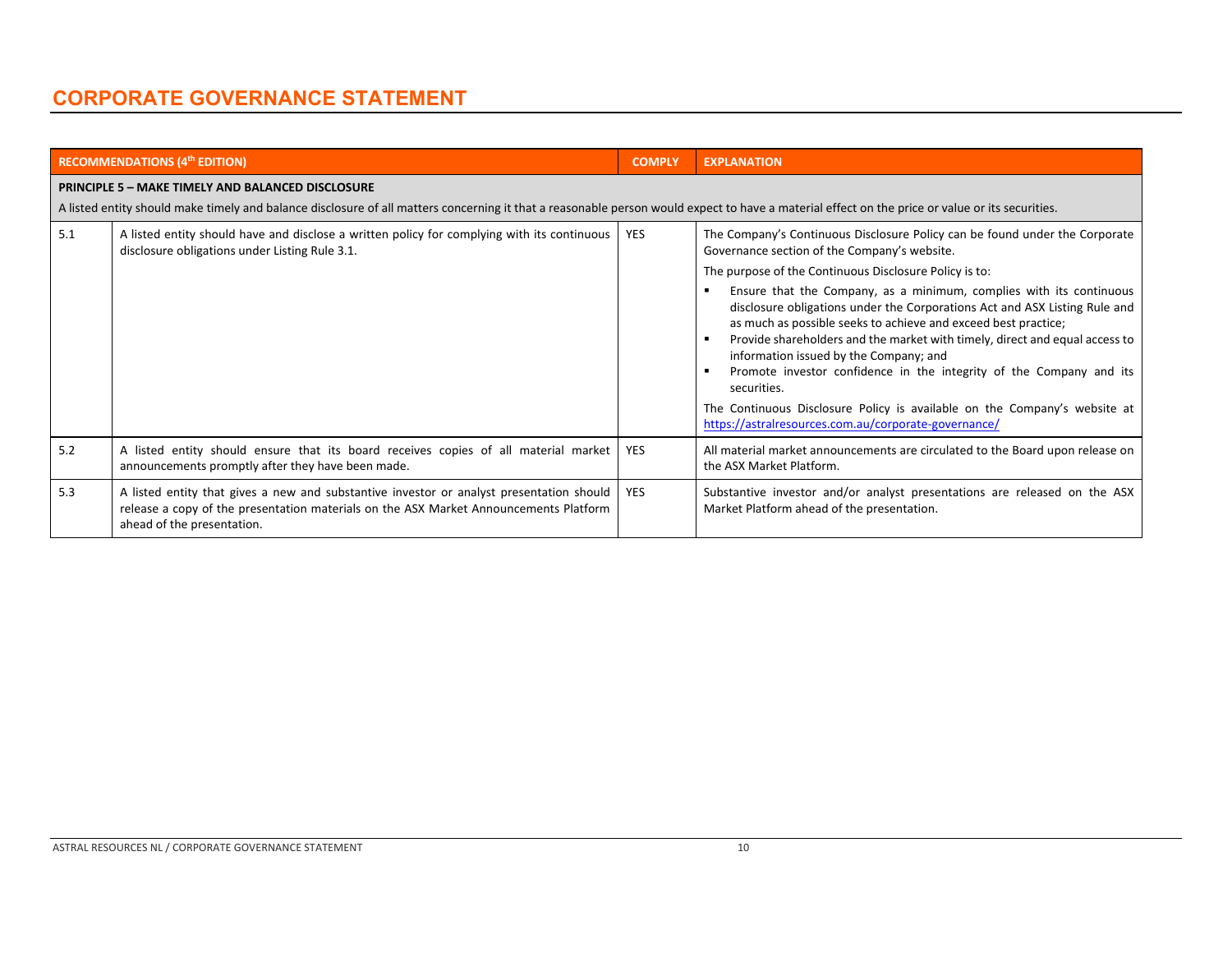|         | <b>RECOMMENDATIONS (4th EDITION)</b>                                                                                                                                        | <b>COMPLY</b> | <b>EXPLANATION</b>                                                                                                                                                                                                                                                                                                                                                                      |  |  |  |
|---------|-----------------------------------------------------------------------------------------------------------------------------------------------------------------------------|---------------|-----------------------------------------------------------------------------------------------------------------------------------------------------------------------------------------------------------------------------------------------------------------------------------------------------------------------------------------------------------------------------------------|--|--|--|
|         | <b>PRINCIPLE 6 - RESPECT THE RIGHTS OF SECURITY HOLDERS</b>                                                                                                                 |               |                                                                                                                                                                                                                                                                                                                                                                                         |  |  |  |
|         | A listed entity should provide its security holders with appropriate information and facilities to allow them to exercise their rights as security holders effectively.     |               |                                                                                                                                                                                                                                                                                                                                                                                         |  |  |  |
| $6.1\,$ | A listed entity should provide information about itself and its governance to investors via<br>its website.                                                                 | <b>YES</b>    | The Company's website provides information on the Company including its<br>background, objectives, projects and contact details. The Corporate Governance<br>section of the Company's website provides access to key policies, procedures and<br>charters of the Company, as well as the latest Corporate Governance Statement.                                                         |  |  |  |
|         |                                                                                                                                                                             |               | ASX announcements, Company reports and presentations are uploaded to the<br>website following release to the ASX and editorial content is updated on a regular<br>basis.                                                                                                                                                                                                                |  |  |  |
| 6.2     | A listed entity should have an investor relations program that facilitates effective two-way<br>communication with investors.                                               | <b>YES</b>    | A Shareholder Communication Policy can be found on the Company's website.                                                                                                                                                                                                                                                                                                               |  |  |  |
| 6.3     | A listed entity should disclose how it facilitates and encourages participation at meetings of<br>security holders.                                                         | <b>YES</b>    | The Company encourages shareholders to attend all general meetings of the<br>Company and sets the time and place of each meeting to promote maximum<br>attendance by Shareholders. During 2020/2021, this has been subject to<br>Government controls directed towards management of COVID-19 risks.                                                                                     |  |  |  |
|         |                                                                                                                                                                             |               | The Company encourages Shareholders to submit questions in advance of a<br>general meeting, and for the responses to these questions to addressed through<br>disclosure relating to that meeting.                                                                                                                                                                                       |  |  |  |
|         |                                                                                                                                                                             |               | The Company's Shareholder Communication Policy is disclosed on the Company's<br>website.                                                                                                                                                                                                                                                                                                |  |  |  |
| 6.4     | A listed entity should ensure all substantive resolutions at a meeting of security holders are<br>decided by a poll rather than by a show of hands.                         | <b>YES</b>    | The Company has elected to conduct a poll for all resolutions at meetings of<br>security holders.                                                                                                                                                                                                                                                                                       |  |  |  |
| 6.5     | A listed entity should give security holders the option to receive communications from, and<br>send communications to, the entity and its security registry electronically. | <b>YES</b>    | Shareholders have the option of electing to receive all shareholder<br>communications by email. The Company provides a printed copy of the Annual<br>Report only to those shareholders who have specifically elected to receive a<br>printed copy.                                                                                                                                      |  |  |  |
|         |                                                                                                                                                                             |               | The Company's Share Register is managed and maintained by Automic Share<br>Registry. Shareholders can access their shareholding details or make enquiries<br>about their current shareholding electronically by quoting their Shareholder<br>Reference Number (SRN) or Holder Identification Number (HIN), via the Automic<br>Investor Portal (https://investor.automic.com.au/#/home). |  |  |  |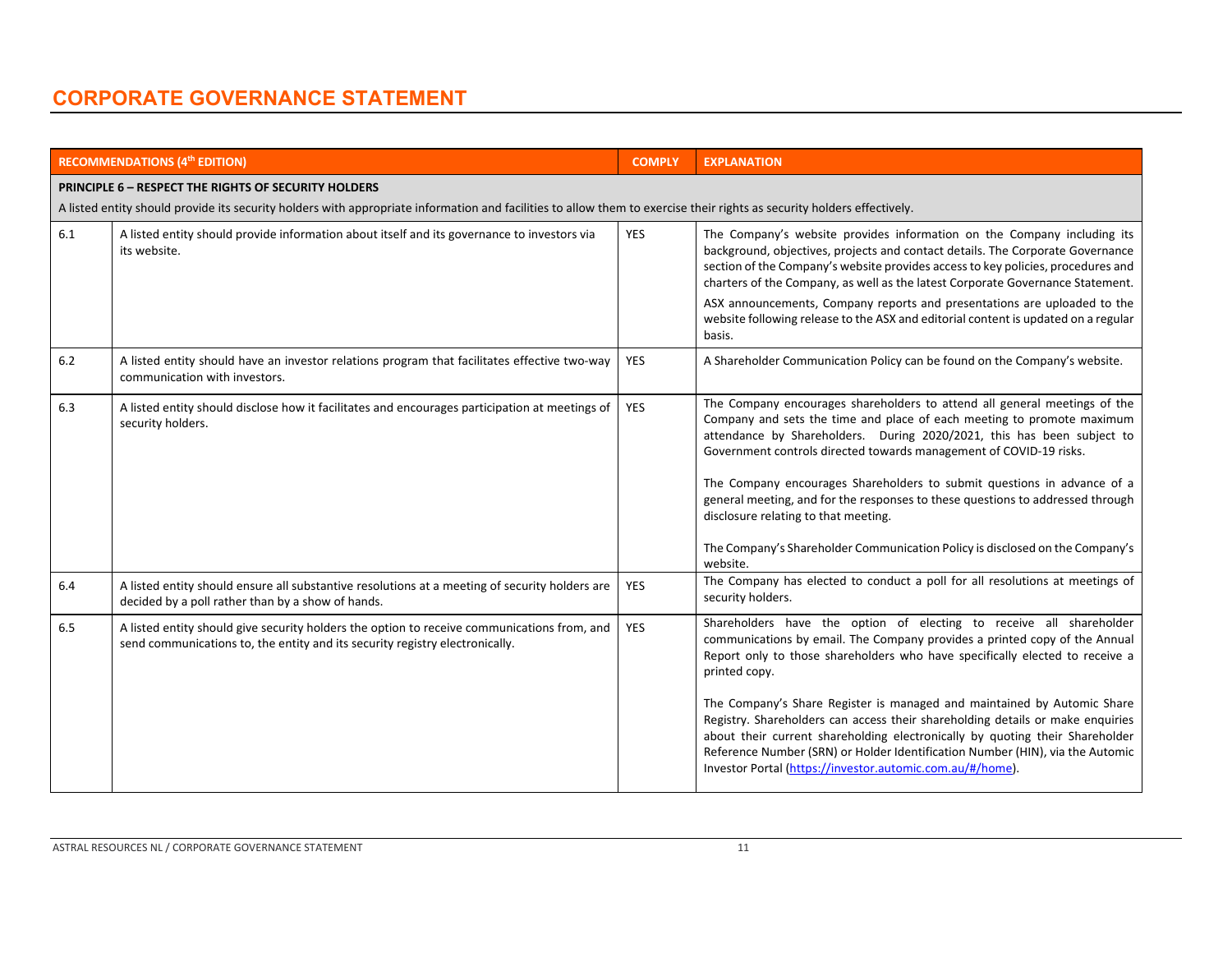|     | <b>RECOMMENDATIONS (4th EDITION)</b>                                                                                                                                                                                                                                                                                                                                                                                                                                                                                                                                                                                                                                                                                                   | <b>COMPLY</b> | <b>EXPLANATION</b>                                                                                                                                                                                                                                                                                                                                                                                                                                 |
|-----|----------------------------------------------------------------------------------------------------------------------------------------------------------------------------------------------------------------------------------------------------------------------------------------------------------------------------------------------------------------------------------------------------------------------------------------------------------------------------------------------------------------------------------------------------------------------------------------------------------------------------------------------------------------------------------------------------------------------------------------|---------------|----------------------------------------------------------------------------------------------------------------------------------------------------------------------------------------------------------------------------------------------------------------------------------------------------------------------------------------------------------------------------------------------------------------------------------------------------|
|     | <b>PRINCIPLE 7 - RECOGNISE AND MANAGE RISK</b><br>A listed entity should establish a sound risk management framework and periodically review the effectiveness of that framework.                                                                                                                                                                                                                                                                                                                                                                                                                                                                                                                                                      |               |                                                                                                                                                                                                                                                                                                                                                                                                                                                    |
| 7.1 | The board of a listed entity should:<br>have a committee or committees to oversee risk, each of which:<br>(a)<br>(1) has at least three members, a majority of whom are independent directors; and<br>(2) is chaired by an independent director,<br>and disclose:<br>(3) the charter of the committee;<br>(4) the members of the committee; and<br>(5) as at the end of each reporting period, the number of times the committee met<br>throughout the period and the individual attendances of the members at those<br>meetings; or<br>if it does not have a risk committee or committees that satisfy (a) above, disclose that<br>(b)<br>fact and the processes it employs for overseeing the entity's risk management<br>framework. | <b>NO</b>     | The Board has not established a Risk Committee; however, it does have a Risk<br>Management Policy which can be found on the Company's website.<br>General risk management and any specific risks identified are discussed at the<br>Company's Board meetings held throughout the year.                                                                                                                                                             |
| 7.2 | The board or a committee of the board should:<br>review the entity's risk management framework at least annually to satisfy itself that<br>(a)<br>it continues to be sound and that the entity is operating with due regard to the risk<br>appetite set by the board; and<br>disclose, in relation to each reporting period, whether such a review has taken place.<br>(b)                                                                                                                                                                                                                                                                                                                                                             | <b>YES</b>    | A formal review of the Company's risk management framework was undertaken<br>with respect to the reporting period. The Board and senior management discuss<br>on an ongoing basis the risks facing the Company, including acceptable levels of<br>risk and appropriate measures to mitigate risks.                                                                                                                                                 |
| 7.3 | A listed entity should disclose:<br>if it has an internal audit function, how the function is structured and what role it<br>(a)<br>performs; or<br>if it does not have an internal audit function, that fact and the processes it employs for<br>(b)<br>evaluating and continually improving the effectiveness of its governance, risk<br>management and internal control processes.                                                                                                                                                                                                                                                                                                                                                  | <b>NO</b>     | The Company does not have an internal audit function. In the opinion of the<br>Board, the establishment of such a function is not warranted having regard to the<br>limited size and complexity of the Company's operations.<br>The Board believes that the external financial audit program and the regular<br>review of risk management and internal control processes by the Board and<br>management are sufficient for a Company of this size. |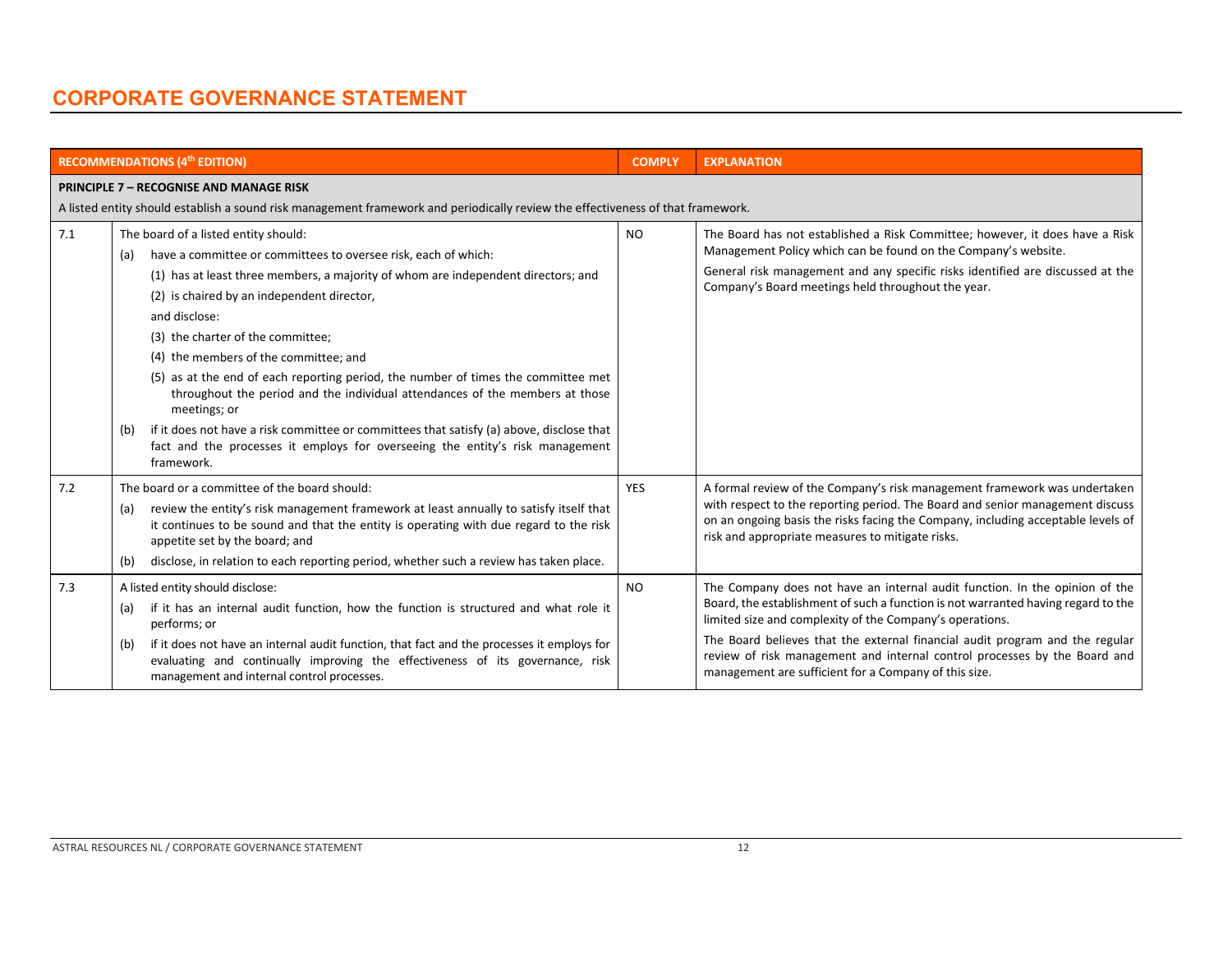|     | <b>RECOMMENDATIONS (4th EDITION)</b>                                                                                                                                                                          | <b>COMPLY</b> | <b>EXPLANATION</b>                                                                                                                                                                                                                                                                                                                                                                          |
|-----|---------------------------------------------------------------------------------------------------------------------------------------------------------------------------------------------------------------|---------------|---------------------------------------------------------------------------------------------------------------------------------------------------------------------------------------------------------------------------------------------------------------------------------------------------------------------------------------------------------------------------------------------|
| 7.4 | A listed entity should disclose whether it has any material exposure to economic,   YES<br>environmental and social sustainability risks and, if it does, how it manages or intends to<br>manage those risks. |               | Environmental risk - the Company is subject to, and responsible for, existing<br>environmental liabilities associated with its tenements. The Company will<br>continually monitor its ongoing environmental obligations and risks and<br>implement rehabilitation and corrective actions as appropriate to remain<br>compliant. These risks may be impacted by change in Government policy. |
|     |                                                                                                                                                                                                               |               | <i>Funding risk</i> - the Company is required to source funding from time to time to<br>meet its operational requirements. The Company to date has managed this risk<br>by raising adequate equity capital.                                                                                                                                                                                 |
|     |                                                                                                                                                                                                               |               | Resource risk $-$ in common with other mining exploration companies, the<br>Company is subject to the risk that its resource base will not support economic<br>mining operations. The Company's exploration operations are directed toward<br>the elimination of this risk by establishing an economically mineable resource<br>base.                                                       |
|     |                                                                                                                                                                                                               |               | Otherwise, the Company does not consider that it has any significant exposure to<br>economic and social sustainability risks.                                                                                                                                                                                                                                                               |